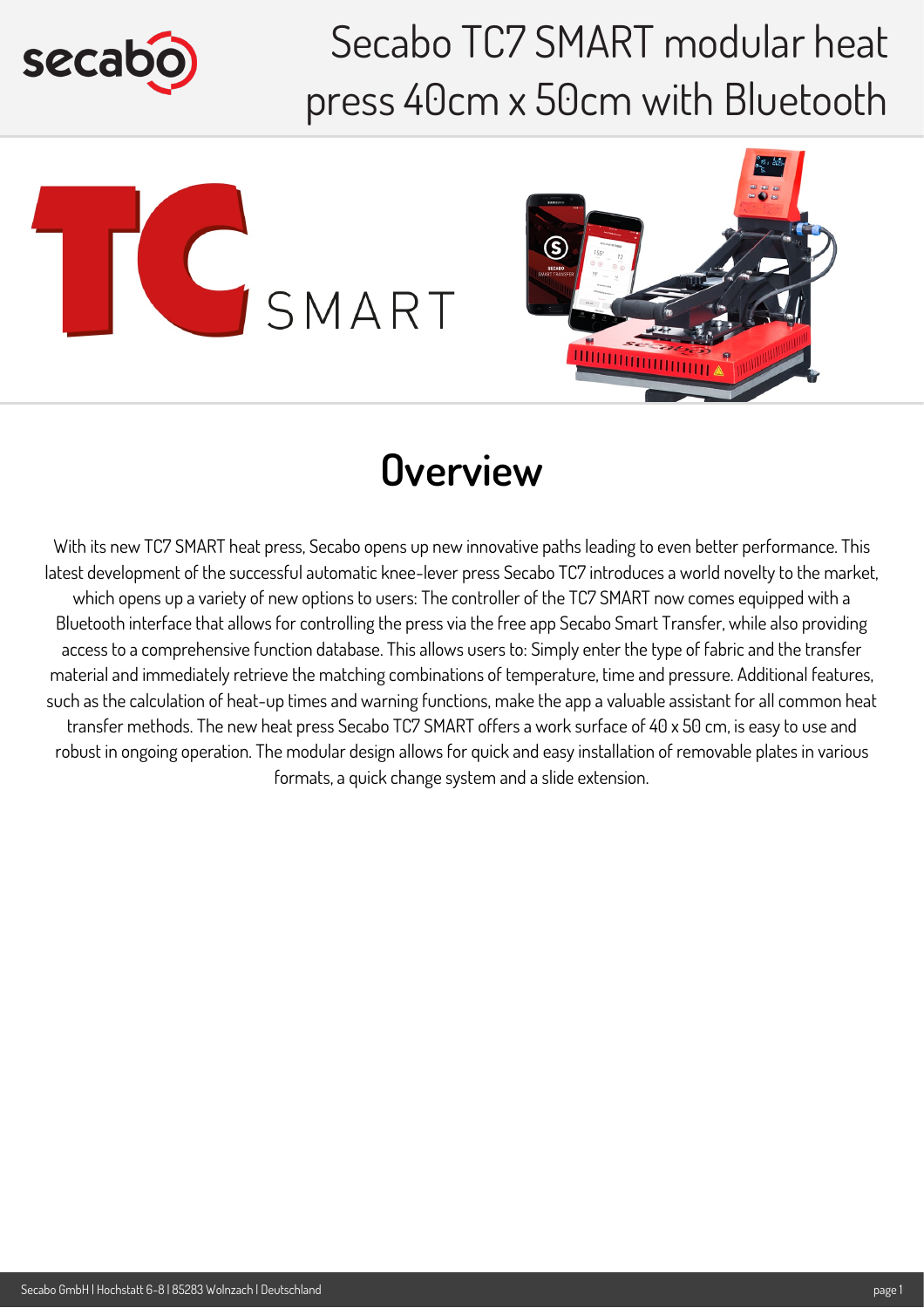

## **Features**



### **Secabo Smart Transfer App**

The device is ready for control via the Secabo app. With the aid of this app, suitable transfer parameters can be selected for your application.

**Large workspace**

Due to the large folding angle of 40°, the transfer objects can be aligned comfortably and precisely.

**Opens automatically**

The heat press automatically opens after the set time has elapsed.



#### **Bluetooth interface**

The device can be connected and controlled via Bluetooth with a mobile device and the Secabo Smart Transfer App.



### **Low hysteresis**

A state-of-the-art controller reduces the temperature fluctuations to a minimum, thus ensuring consistently good transfer results.



#### **Safe working**

The safety and quality of this device is constantly monitored - according to German safety standards.



#### **Replaceable plates**

Interchangeable base plates available - also in combination with a quick-change system



## **Digital controller**

Duration and temperature can easily be adjusted and monitored using the digital controller.



### **Variable work pressure**

The work pressure is easy to adjust - in each case matching the transfer object and procedure.



#### **Precise temperature distribution**

The high-quality heat plate ensures an exact temperature distribution over the entire heating surface.

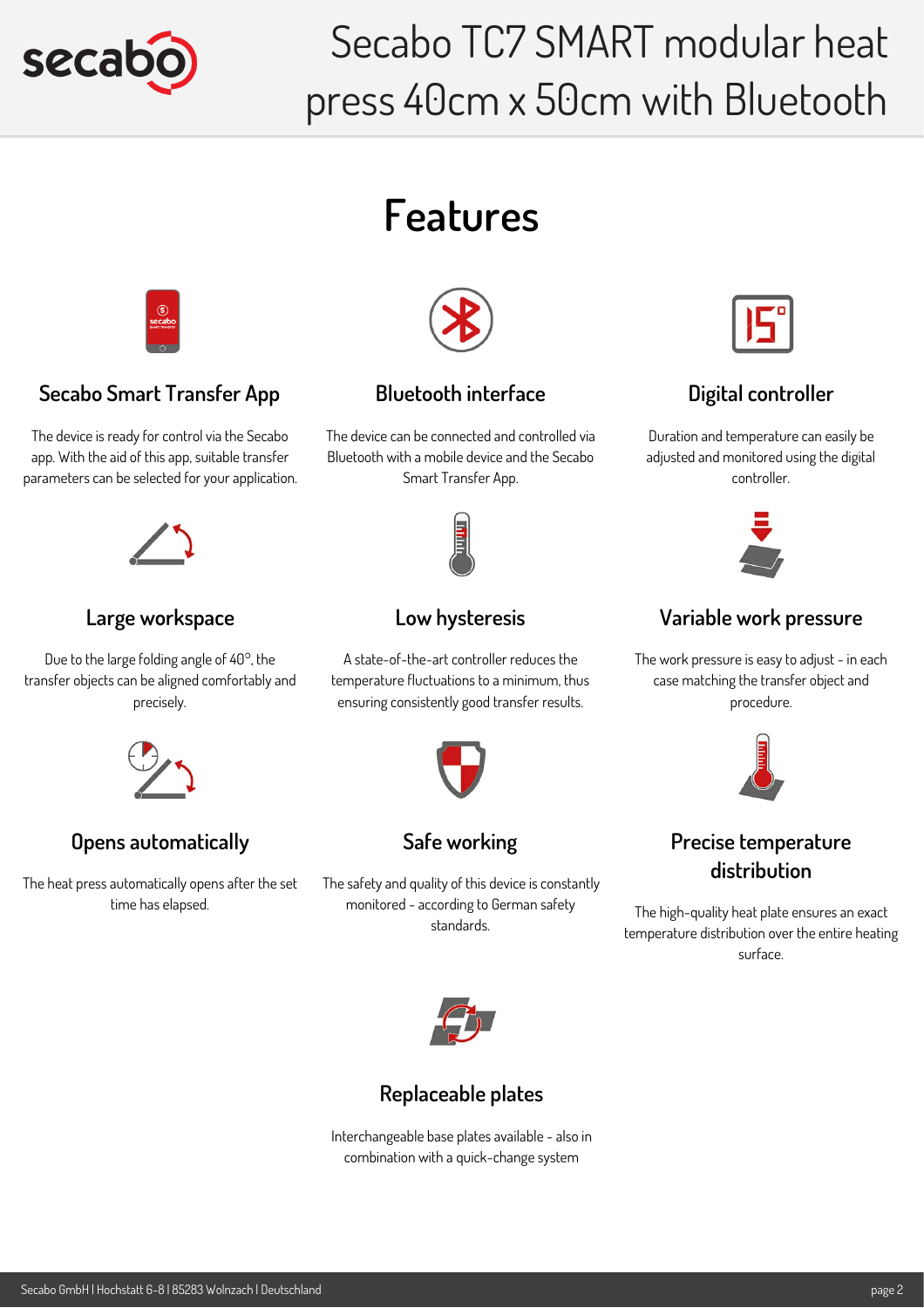

## **Technical Data**

| Dimensions open          | 43cm x 93cm x 74cm                                                                                                      |
|--------------------------|-------------------------------------------------------------------------------------------------------------------------|
| Dimensions closed        | 43cm x 57cm x 75cm                                                                                                      |
| working area             | 40cm x 50cm                                                                                                             |
| scope of delivery        | Mechanical base, heating plate and base plate, controller box,<br>C13 power supply cable, tools, operating instructions |
| pressure setting         | the heating plate can be adjusted with a hand reel                                                                      |
| max. downforce           | 250 g/cm <sup>2</sup>                                                                                                   |
| max temperature          | 225°C                                                                                                                   |
| maximum time preset      | 999s                                                                                                                    |
| max. clam angle          | $40^{\circ}$                                                                                                            |
| power supply             | AC voltage 230V / 50Hz - 60Hz, 2.0kW                                                                                    |
| environment              | $+5^{\circ}$ C – $+35^{\circ}$ C / 30% – 70% humidity                                                                   |
| weight without packaging | 39.00 kg                                                                                                                |
| weight with package      | 45.00 kg                                                                                                                |
| <b>Brand</b>             | Secabo                                                                                                                  |
|                          |                                                                                                                         |